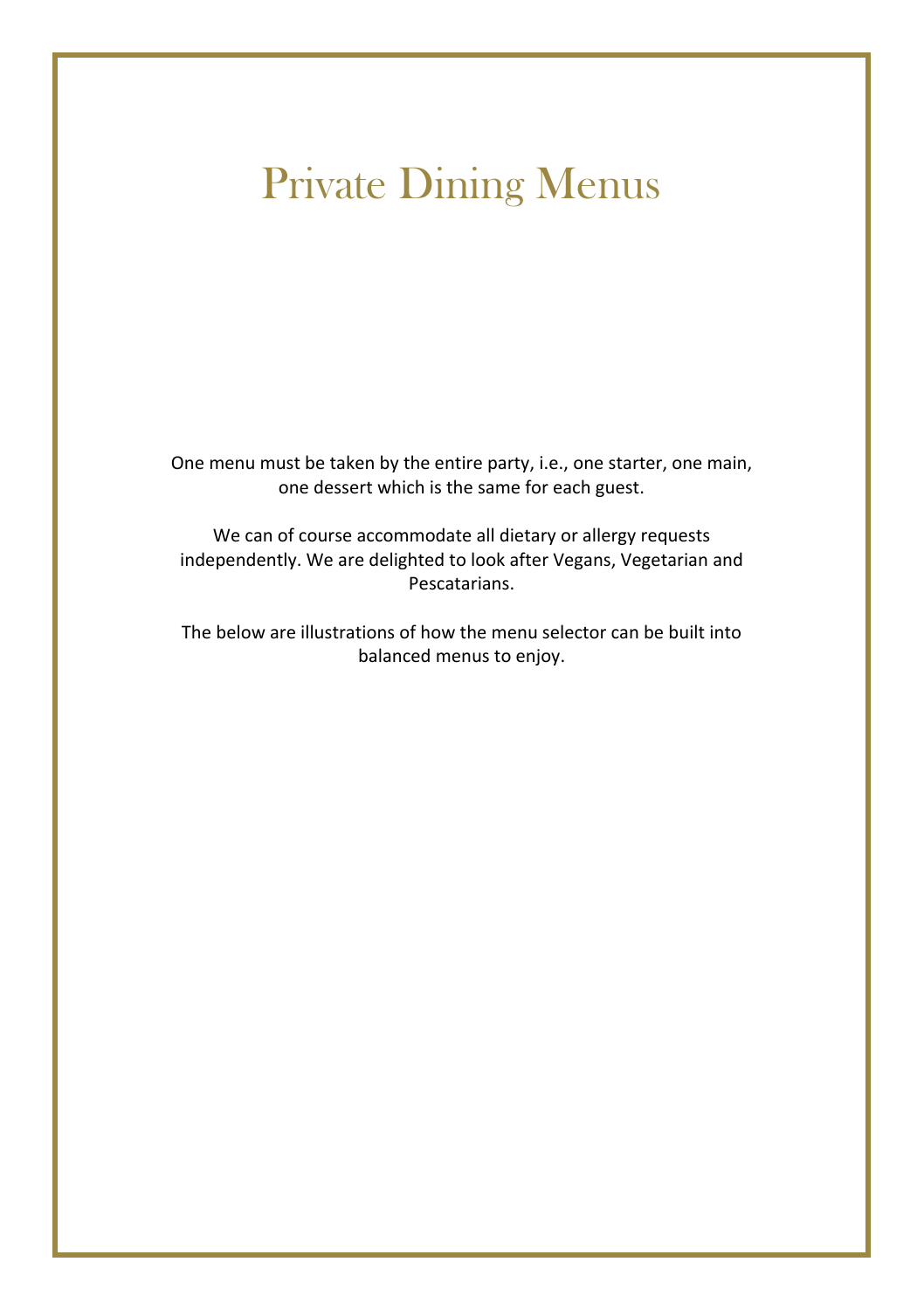#### Suggested Menu 1

Soup of the Season, Kitchen Bits & Bread

\* Herb Roasted Chicken "Diane", Wild Mushrooms, Anna Potato, Parsley

> \* Northcote Seasonal Tart

\* Tea, Coffee & Chocolates

3 course £55.00

#### Suggested Menu 2

Chicken Turnover, Piccalilli, Watercress \* *North Sea Cod, Romantica Tomato, Lemon, Basil* \*

"Steak & Chips" Whole Roasted Sirloin, Marrowbone Mushroom, Triple Cooked Potatoes \*

English Strawberry Trifle, Caramelised Cream, Verbena \*

Tea, Coffee & Chocolates 3 course excluding Cod - £77.75 4 course - £87.75

#### Suggested Menu 3

Aged Beef Carpaccio, Pickled Cauliflower, Wasabi, Watercress

\* Oat Crusted Cod, Tartar Emulsion, Lemon, Parsley \*

Soup of the Season, Kitchen Bits & Bread (V) \*

New Season Lamb Cutlet, lamb Sausage, Wood-Roasted Leek, Sheep's Curd, Lyonnaise Potato

\* Lisa Goodwin-Allen's "Showstopper" Dessert

> \* Tea, Coffee & Chocolates 5 course - £98.00

#### Lisa's Signature Gourmet Menu

Chargrilled Wye Valley Asparagus Sheep's Curd, Sorrel \*

Roasted Veal Sweetbread White Mushroom, Wild Garlic, Caper \*

Wild Turbot, Clam, Bacon, Smoked Potato, Roe \*

Yorkshire Duck, Heirloom Beetroot, Aged Balsamic, Bee Pollen \*

> Warm Bramley ''Apple Pie'' Nuts, Maple, Caramelised Milk \*

Tea, Coffee & Chocolates 4 course - £98.00 5 course - £115.00

*Menu is subject to season change – confirmed 2 weeks prior to the event. For parties more than 30, Lisa may have to adjust the menu slightly to ensure a perfect delivery for a larger number. Pairing Wine flight: £60/£70 – however these can be created to suit your budget.*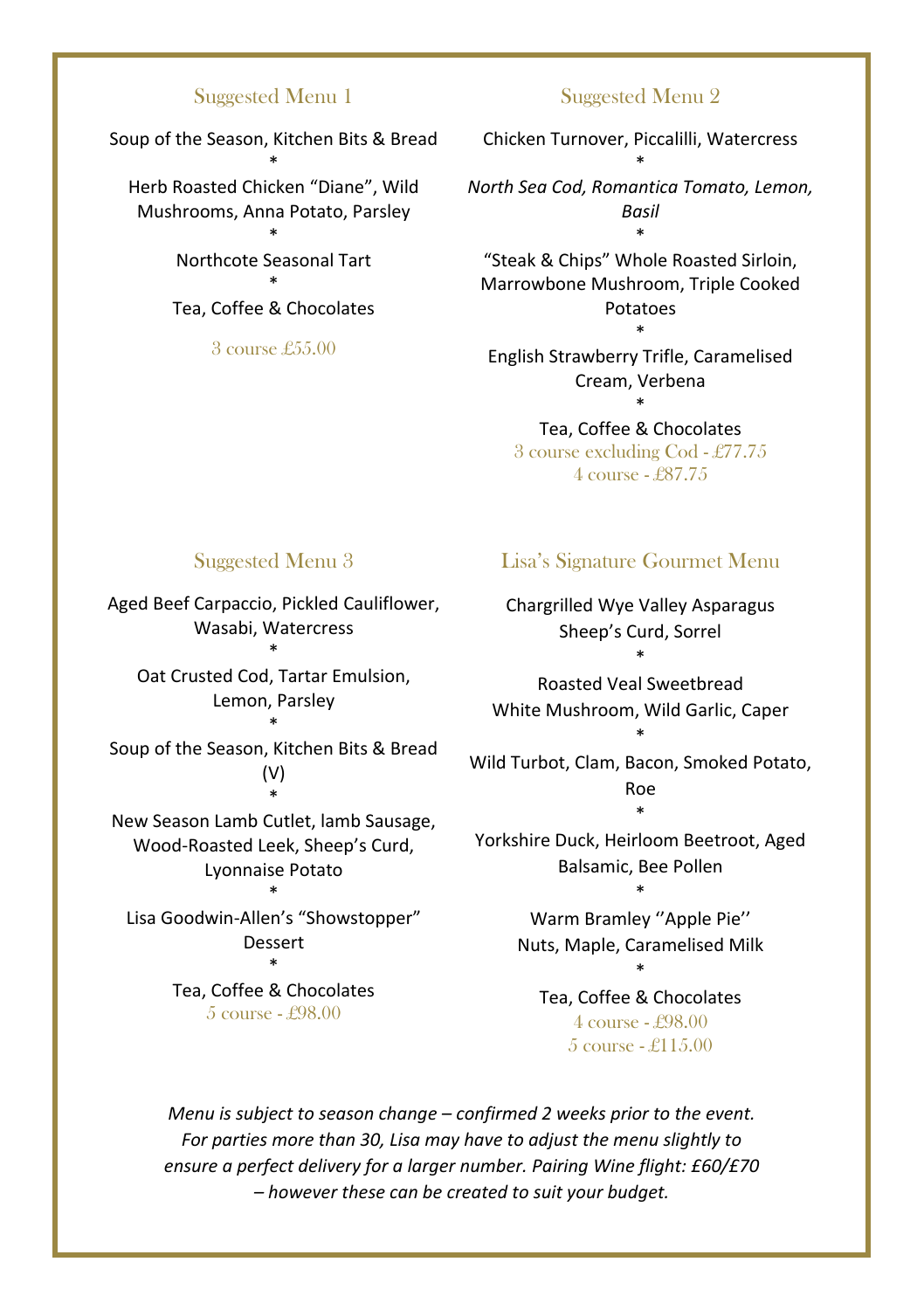### Snacks

A selection of snacks can be added to your event to enhance the drinks reception. We suggest a maximum of four to accompany your aperitif.

| "Retro Canapé" Smoked Salmon, Lemon and Caper | £3.00 |
|-----------------------------------------------|-------|
| Tempura King Prawn                            | £3.10 |
| Sausage Roll                                  | £2.00 |
| Salt-Aged Beef Bruschetta                     | £3.50 |
| Crispy Buttermilk Chicken, Chervil Mayonnaise | £3.00 |
| Wild Mushroom and Garlic Tart                 | £1.50 |
| Butter Pie, Brown Sauce                       | £2.00 |
| Chicken Liver Parfait, Madeira, Truffle       | £2.75 |
| Black Cow Cheese Cornetto, Caramelised Onion  | £2.00 |
| Mini Fishcake, Tartar Mayonnaise              | £2.00 |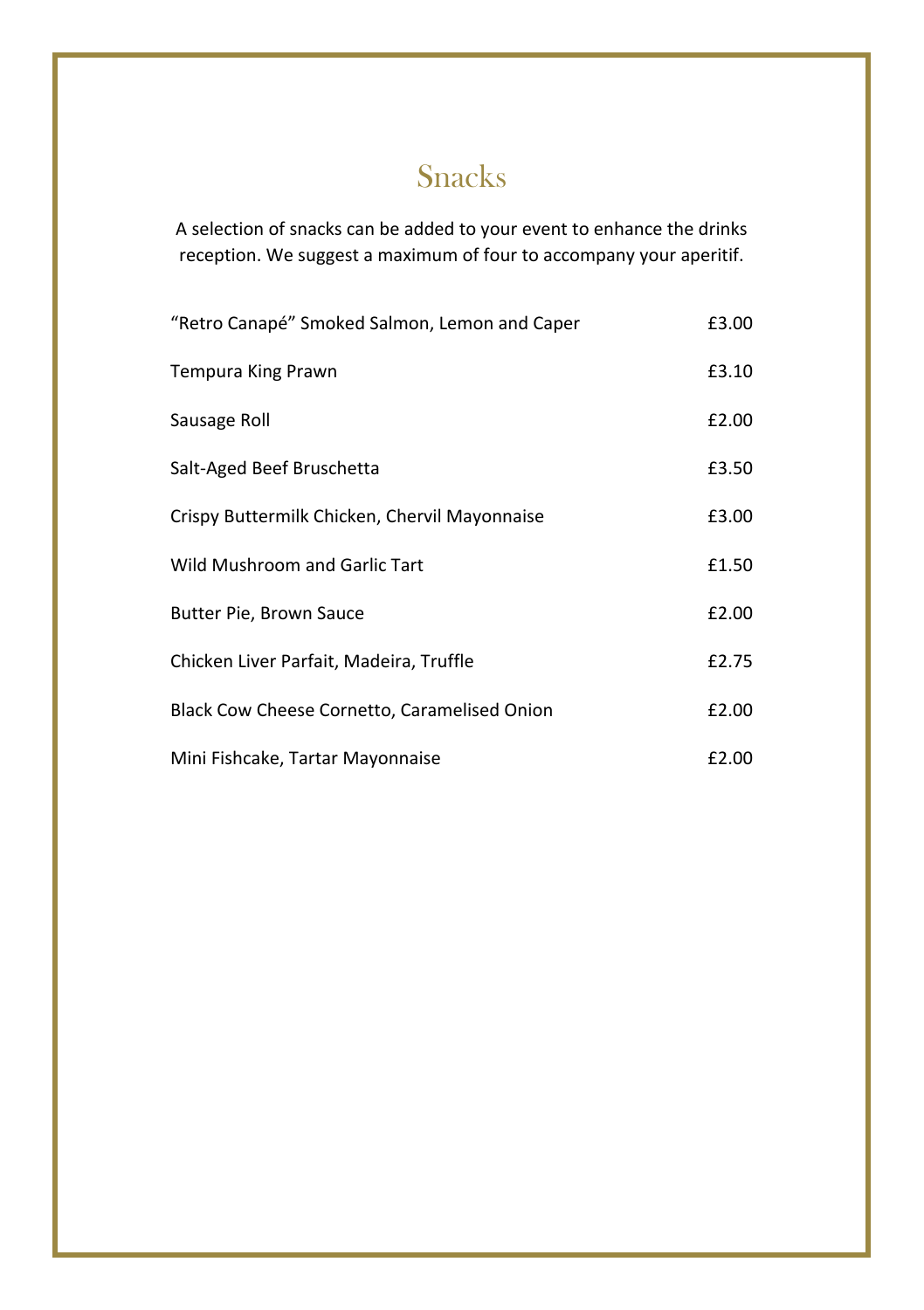## **Starters**

Any of the following dishes can be taken as a starter or as an additional intermediate course

| Salt Baked Ascroft's Beetroot, Whipped Curd, Smoked Pine<br>Nuts, Thyme Ash (V) | £12.50 |
|---------------------------------------------------------------------------------|--------|
| Soup of the Season, Kitchen Bits & Bread (V)                                    | £9.50  |
| Wild Mushroom Ravioli, Spinach, Truffle Cappuccino (V)                          | £13.75 |
| Chicken Turnover, Piccalilli, Watercress                                        | £14.00 |
| Cornfed Chicken Liver Parfait, Madeira, Apple, Toasted<br><b>Brioche</b>        | £9.50  |
| Aged Beef Carpaccio, Pickled Cauliflower, Wasabi, Watercress                    | £14.75 |
| Wester Ross Salmon Gravlax, Pickled Cucumber, Horseradish<br>Snow, Dill         | £14.75 |
| Wester Ross Salmon, Warm Tartar Sauce                                           | £12.50 |
| Oat Crusted Cod, Tartar Emulsion, Lemon, Parsley                                | £13.50 |
| North Sea Cod, Romantica Tomato, Lemon, Basil                                   | £10.00 |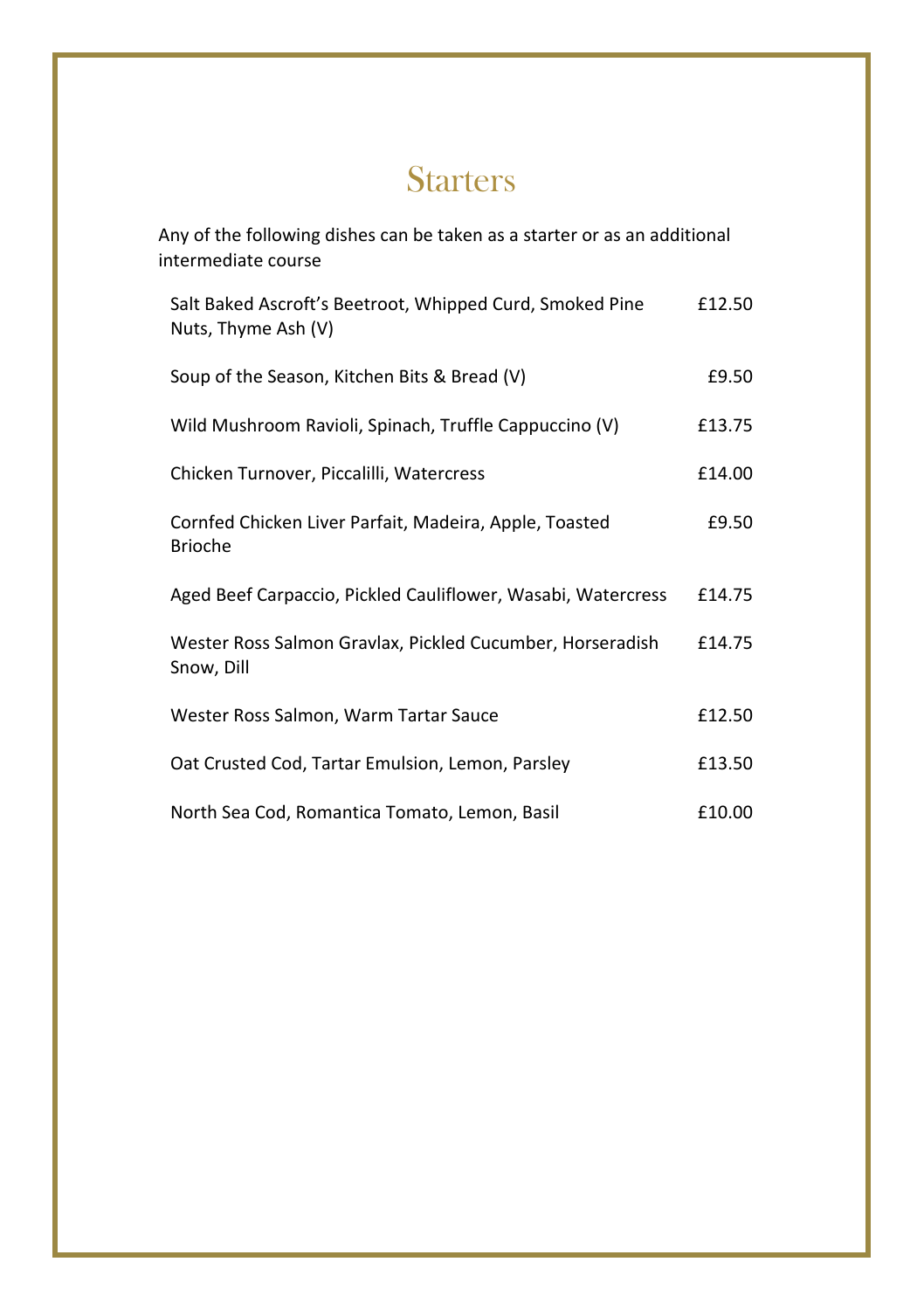# Mains

| "Steak & Chips", Whole Roasted Sirloin or Fillet of Beef,<br>Marrowbone, Mushroom, Triple Cooked Potatoes |               |
|-----------------------------------------------------------------------------------------------------------|---------------|
| With Sirloin                                                                                              | £44.00        |
| With Fillet                                                                                               | £50.00        |
| Herb Roasted Chicken "Diane", Wild Mushrooms, Anna<br>Potato, Parsley                                     | £28.50        |
| New Season Lamb Cutlet, lamb Belly, Wood-Roasted Leek,<br>Sheep's Curd, Lyonnaise Potato                  | £33.50        |
| Wester Ross Salmon, Warm Tartar Sauce, Herbed Potatoes                                                    | £12.50/£26.50 |
| North Sea Cod, Romantica Tomato, Lemon, Basil                                                             | £10.00/£20.00 |
| Roasted Aubergine, "White Curry", Lime, Coriander                                                         | £19.50        |
| Roasted Cauliflower, Honey Yoghurt, Raisin & Caper                                                        | £19.75        |

*Between August and January, Lisa Goodwin–Allen can create specific Game dishes.*

### Classic Seasonal Wellington's by Lisa Goodwin–Allen

Celebrations have always been synonymous with a Wellington. We will bring this glorious creation to the table in different styles to suit all palates with the usual little twist.

|  | Salt Aged Beef Wellington, Young Carrot, Gratin Potato | £38.00 |
|--|--------------------------------------------------------|--------|
|--|--------------------------------------------------------|--------|

*Also available with Lamb, Chicken and Venison served with seasonal vegetables*

### ADDITIONAL SIDE DISHES

| £4.50 |
|-------|
| £4.00 |
| £5.50 |
| £4.00 |
| £4.00 |
|       |
|       |

£4.50